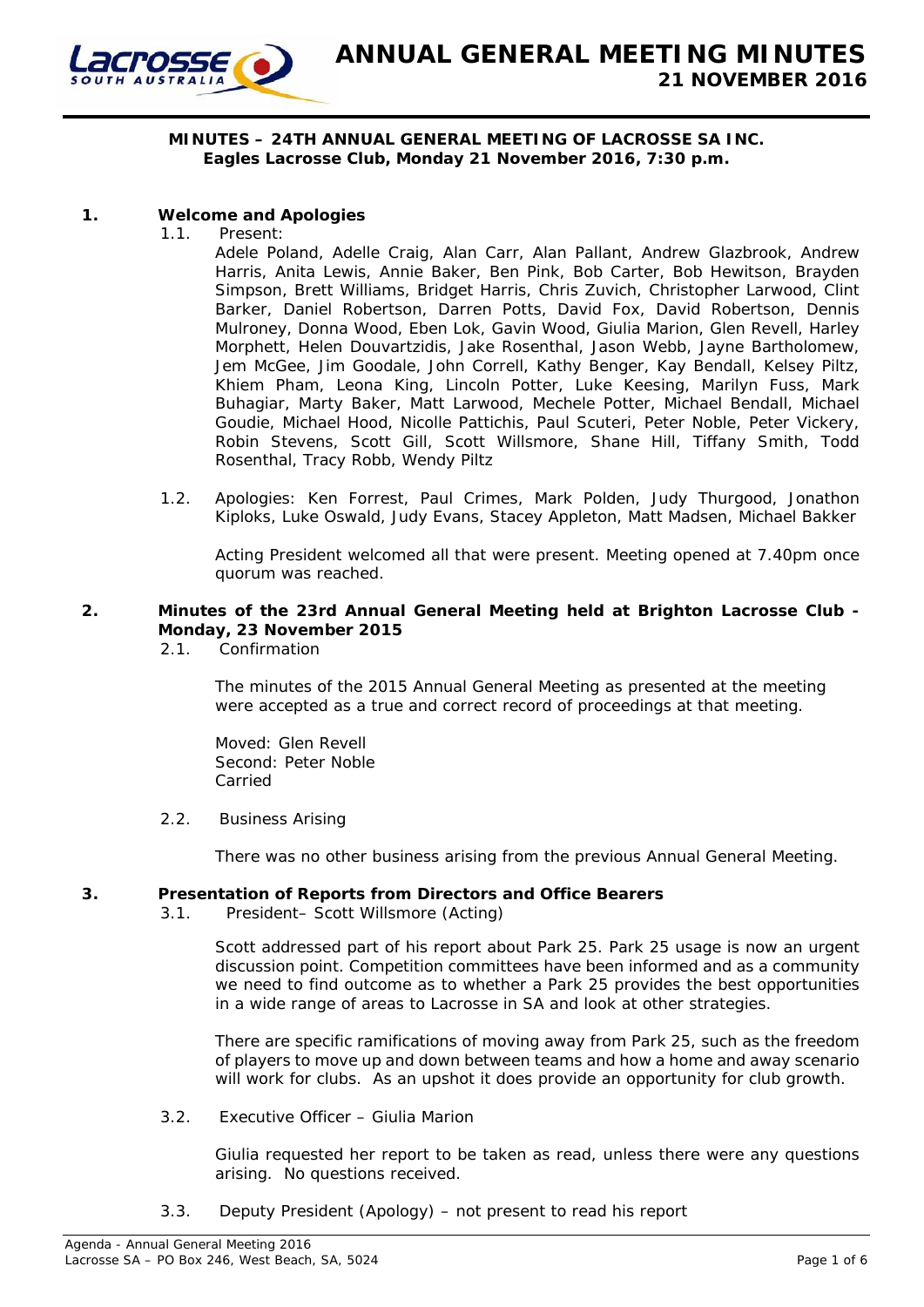

Scott mentioned a Constitution working party had been assembling which included Bob Hewitson who had worked on the previous 2012 version. The working group included former Presidents of the Association, Bob Hewitson, Dennis Mulroney, John Fuss, Alan Carr, Mark Polden and Scott Willsmore.

The Constitution is being put together with the guiding principles from the Australian Sports Commission and the Office for Recreation and Sport.

Scott thanked Dennis for his work to date in preparing the documentation so far and mentioned he is instrumental in driving the work going forward.

3.4. Director, Administration – Michael Bendall (Acting)

Michael Bendall stated he had only been in the role for 7-8 weeks and did not have a lot to report on. Michael reaffirmed that he will be enforcing the bylaws.

3.5. Director, Finance – Alan Carr

Alan addressed an error in the report being page 10. This page should be the balance sheet, however was a duplicate of the income and expenditure statement. This error will be fixed and the amended annual report will be distributed to clubs.

Based on the information provided in his report, Alan made a motion to move the financial report.

Second: Dennis Mulroney – subject to sighting the balance sheet. Carried

3.6. Director, Women's Competition – Bob Carter (Acting)

Bob requested his report to be taken as read, unless there were any questions arising. No questions received.

3.7. Director, Men's Competition – Bob Carter

Bob requested his report to be taken as read, unless there were any questions arising. No questions received.

3.8. Director, Junior Competition – Wendy Piltz

Wendy noted a special thanks to Judy Thurgood for her work over the years and in particular as the backbone for Wilderness Lacrosse Club.

Great to see Growth in the younger age groups with the inclusion of school groups coming in, would be great to see more schools get involved.

Orientation at the beginning of the season is important to make sure everyone's on the same page.

Having no development Director on the board made it difficult and shows that we do need this positon filled in terms of coordinating and growth.

Very good communication and discussion from the committee regarding the Under 15 Tournament. ALA will also be doing a review of the information put forward.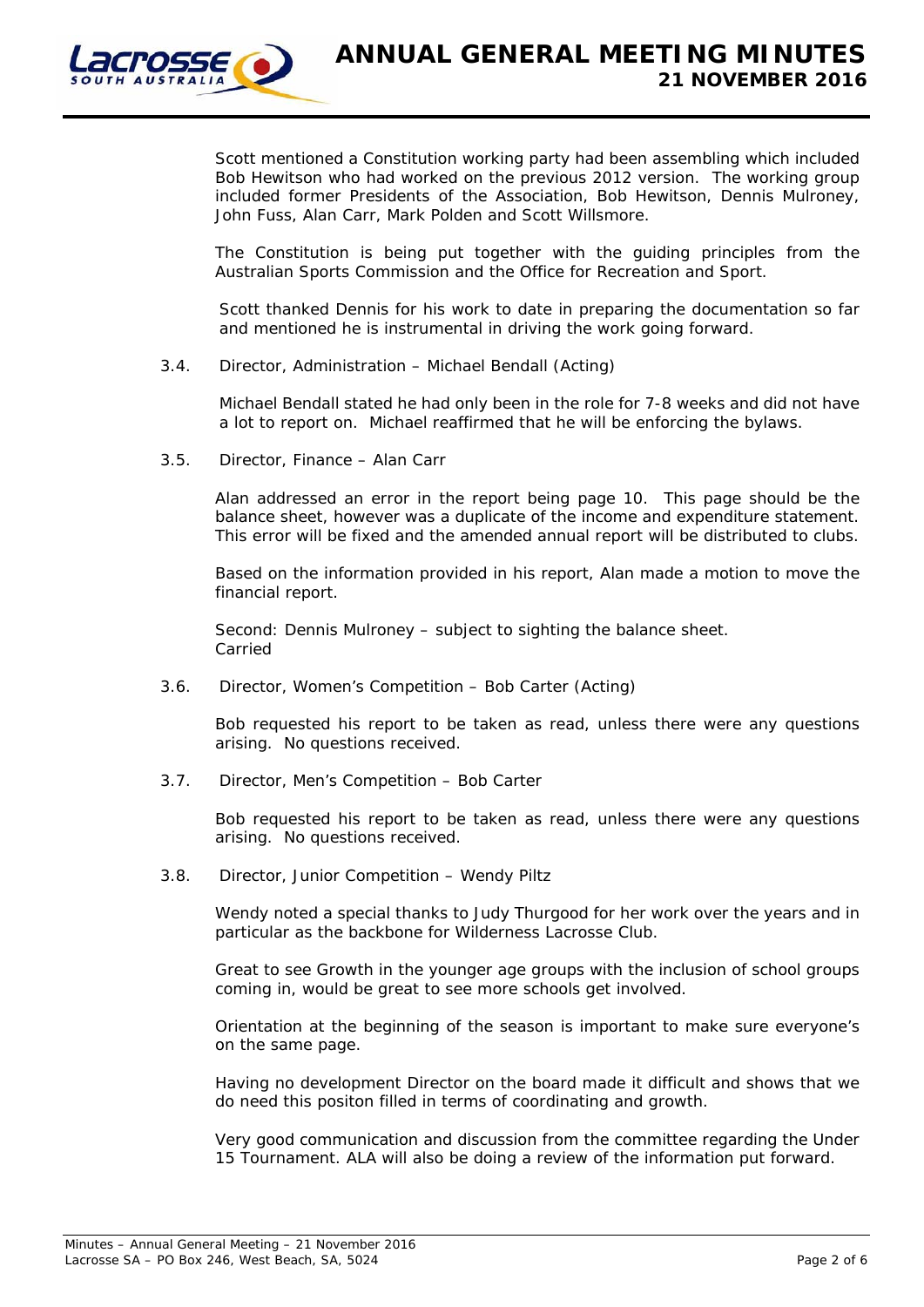

Concern over only having 4 x Under 17 and Under 15 boys teams in both grades. Thoughts on how to get people involved, ways of bringing new people in. Under 11 and 13s is quite good and now looking to target Under 13 next year.

Scott thanked Wendy for all the work she has done in the junior position.

3.9. Director, Development – Position Vacant – Report provided by Marilyn Fuss, Development Coordinator.

Report was not read as it was not a report from the Director, Development and was information purposes only.

3.10. Director, Coaching – Martin Baker

Marty highlighted that for the 2017 season the ALA Club Coach Course will be mandatory for all coaches, junior and senior whether this be through RPL or attendance. There is a 2 hour online component that is completed prior to the one day (6 hour) practical course.

Jason Webb asked the question if this included U8 coaches and up. It was noted that it does in fact include all age groups from U8 and up. General discussion was held about the difficulty of finding club coaches and how a mandatory course could impact people putting their hand up to coach. It was highlighted that coaches do not need to complete the course prior to season commencement and can be done throughout the course of the year.

- 3.11. Director, Officiating Jonathon Kiploks (Apology) not present to read his report.
- 3.12. Director, Promotions

Martin provided an overview in the annual report of some of the promotional activities undertaken throughout the year. It was also highlighted LSA TV is in desperate need of some resources and support, in 2016 a lot of the equipment was borrowed and filming/editing fell onto few people. More people are required moving forward for it to be sustainable and provide good quality coverage. If any Clubs have anyone available to do so, please let Marty know. Marty thanked Michael Hood for his assistance throughout the year.

All reports, (except for the Financial Report, which has already been accepted) be received and accepted as a group.

Moved: Dennis Mulroney Second: Michael Goudie Carried

## **4. Election of Directors**

4.1. Positions for Election

President – one nomination received: Scott Willsmore

Michael Bendall addressed those present stating: There being only one nomination for this position, and with our Constitution not allowing for nominations from the floor if a nomination in advance has been received. To formalise the election, would someone like to move that Scott Willsmore be appointed to the Board of LSA in the position of President, for a period of two years.

Moved: Kay Bendall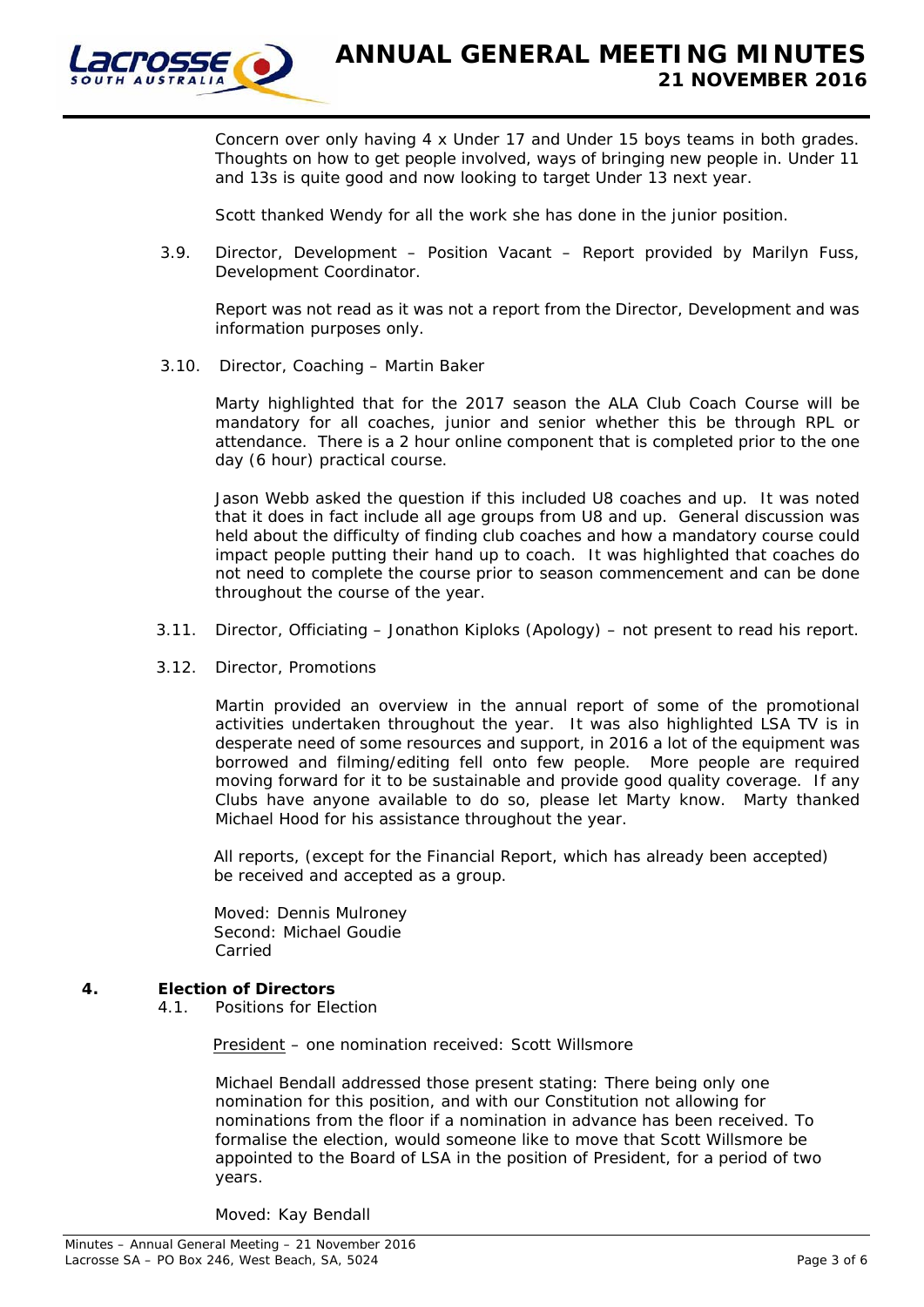

Second: David Robinson Carried

 4.1.1. Director, Finance – no nominations received prior to the AGM Alan Carr was thanked for the tireless hours he has put In stemming 32 years on the Board of Lacrosse SA.

At the end of the AGM, prior to closing, Jem McGee requested a brief discussion with Alan Carr – exiting Director, Finance in relation to nominating for the position. Following this discussion Jem McGee nominated for the position of Director, Finance.

Moved: Scott Willsmore Second: Alan Carr Carried

4.1.2. Director, Administration – one nomination received: Michael Bendall

There being only one nomination for this position, and with our Constitution not allowing for nominations from the floor if a nomination in advance has been received. To formalise the election, would someone like to move that Michael Bendall be appointed to the Board of LSA in the position of Director, Administration, for a period of two years.

Moved: Jem McGee Second: Robin Stevens Carried

4.1.3. Director, Junior Competition

There were no nominations were received from the floor. Position remains vacant, and can be filled by the Board for the balance of the term at the time of appointment.

4.1.4. Director, Women's Competition

There were no nominations were received from the floor. Position remains vacant, and can be filled by the Board for the balance of the term at the time of appointment.

4.1.5. Director, Development

There were no nominations were received from the floor. Position remains vacant, and can be filled by the Board for the balance of the term at the time of appointment.

## Casual Vacancies

# 4.1.6. State Teams Representative

There were no nominations were received from the floor. Position remains vacant, and can be filled by the Board for the balance of the term at the time of appointment.

## 4.1.7. Director, Promotions

There were no nominations received prior to the AGM. A nomination from the floor were received from Bridget Harris.

Moved: Adelle Craig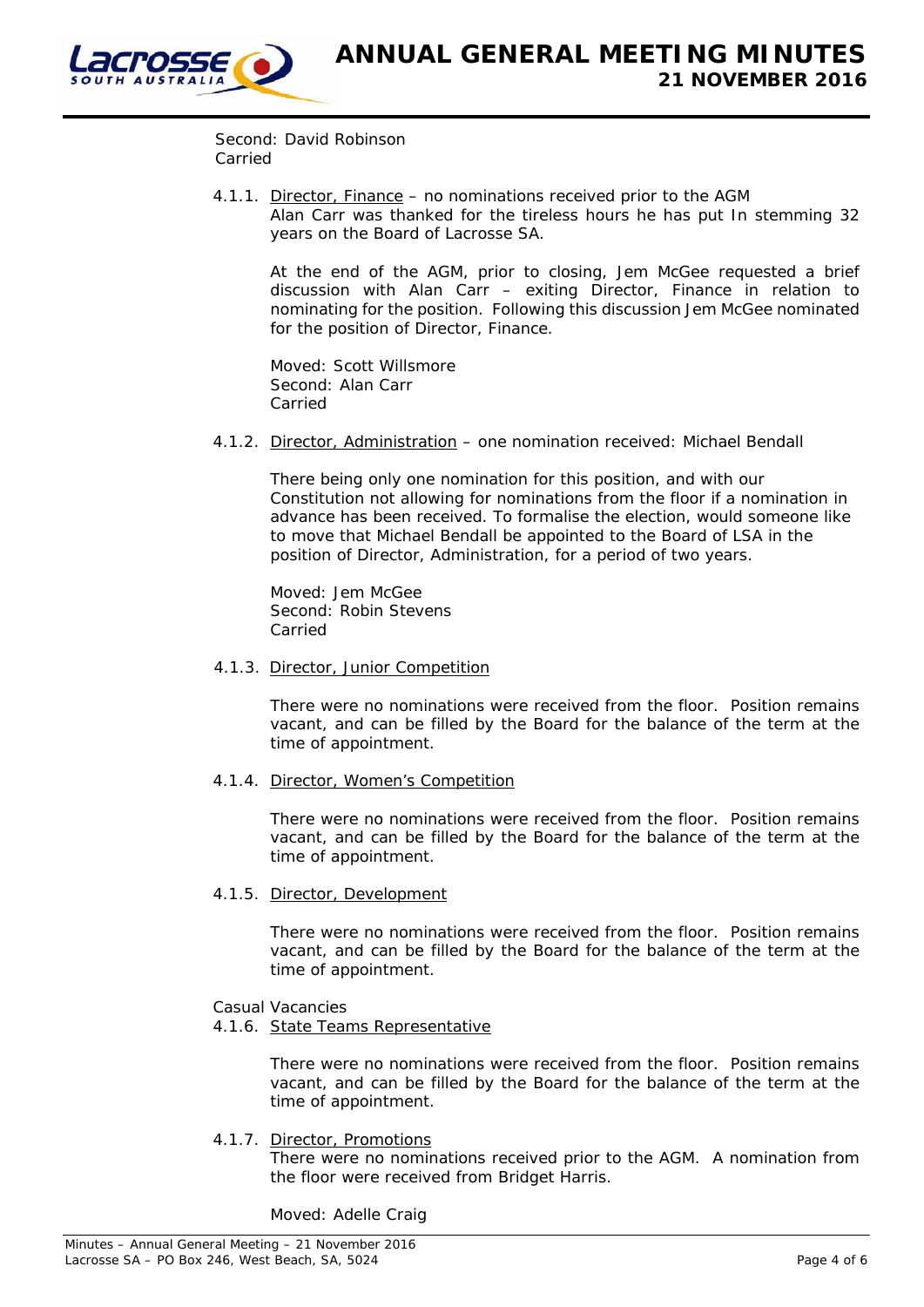

Second: Kelsey Piltz Carried

Bridget Harris was appointed as Director, Promotions. Jason Webb requested Bridget be congratulated for filling this position.

### **5. Non-Board Positions**

5.1. Patron

Kathy Benger had agreed prior to the AGM to continue. A request was made for any other nominations. No other nominations were received. Kathy Benger was appointed to continue in this role.

Moved: Kay Bendall Second: Michael Goudie Carried

5.2. Deputy Patron

Peter Noble had agreed prior to the AGM to continue. A request was made for any other nominations. No other nominations were received. Peter Noble was appointed to continue in this role.

Moved: Dennis Mulroney Second: Alan Pallant Carried

5.3.Auditor

John Swann has agreed to take on the role of auditor in 2017

Alan to moved that he be appointed. Second: Kelsey Piltz Carried

5.4. Historian

Luke Oswald had agreed prior to the AGM to continue. A request was made for any other nominations. No other nominations were received. Luke Oswald was appointed to continue in this role.

Moved: Michael Bendall Second: Robin Stevens Carried

#### **6. Setting of Affiliation Fees for 2016**

Affiliation Fees for 2016 season will remain as '\$60 for clubs and \$30 for other affiliated bodies'.

Moved: Alan Carr Second: Michael Hood Carried

## **7. General Business**

7.1. Presentation of Lacrosse SA Awards

The following awards were presented:

#### **2016 Service Awards - For players with 300, 400 or 500 games**